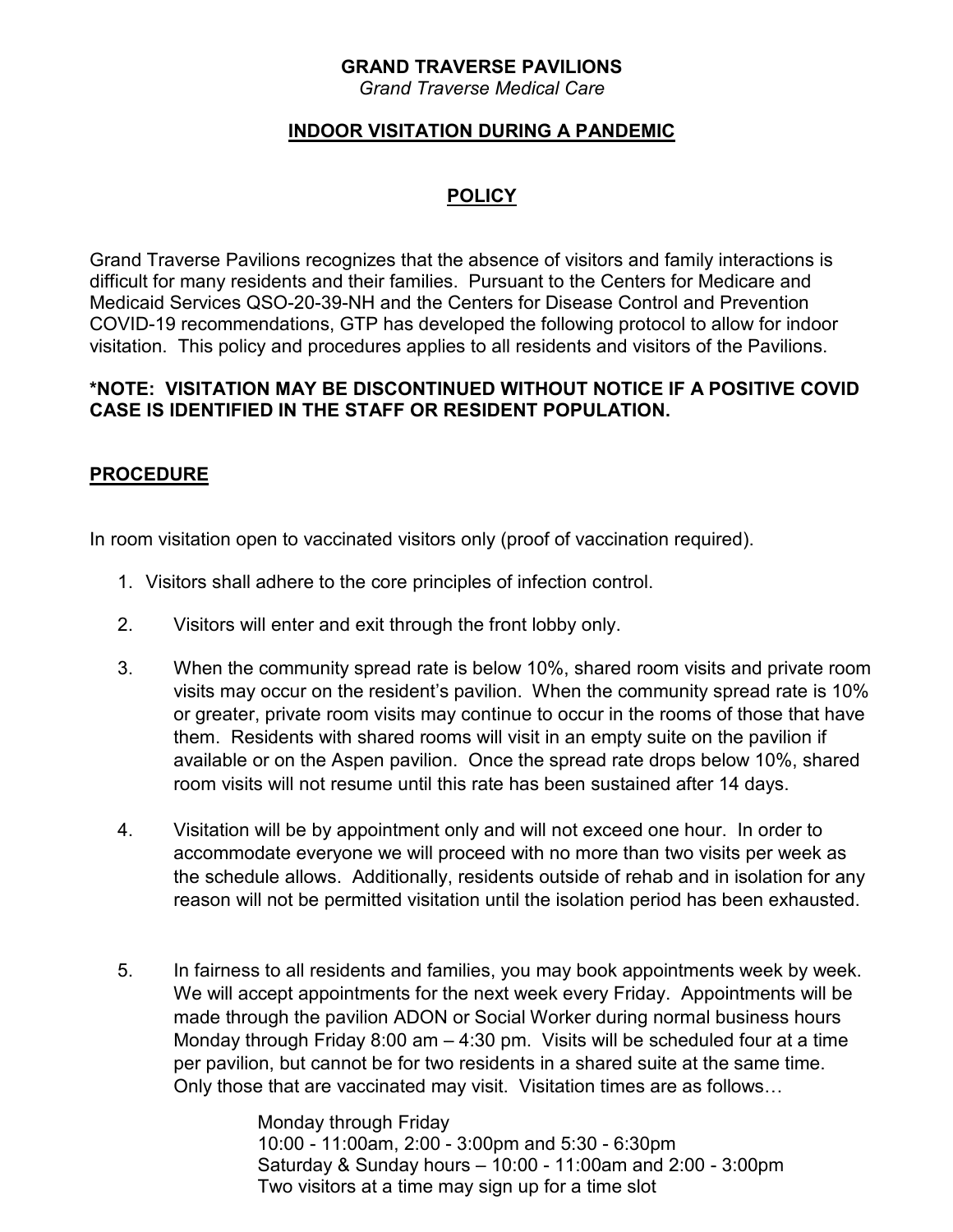- 6. We kindly ask that families not schedule other types of visits on the same day that they are having an indoor visit. This includes outdoor and face time visits.
- 7. Visitors should arrive 15 minutes prior to appointment time to complete screening. Visitors who are late for their appointment will have to reschedule or expect a shortened visit time.
- 8. Visitors will be screened including a temperature check in the front lobby prior to entry. If there are any noted symptoms visitation will be declined.
- 9. Visitors will receive education on infection control and agree to notify the facility should they develop any symptoms within 14 days after the visit.
- 10. Families may bring items to and from the room. Food and drink is permissible while visiting.
- 11. Visitors will be required to sign in electronically via the kiosk in the reception area.
- 12. Masks will be worn while in the lobby and hallways. Masks may be removed during in room visits if resident consents. Eye protection will be worn in the hallways when the community spread rate is greater than 10%. We kindly ask that you pull the curtain shut as the roommate may be in their side of the suite. Staff will not enter the room at these times unless there is an emergency. Staff may be present in the suite, but only to assist the roommate.
- 13. Visitors will be escorted to and from the visitation area.
- 14. Visitors will be required to visit in the resident's room or designated area, and are not to leave this area at any time during the visit. There are no public bathrooms.
- 15. The number of visitors per resident will be limited to no more than 2 at any given time.
- 16. Absolutely no children under the age of 16 or pets will be permitted when the spread rate is greater than 10%. If the spread rate is less than 10%, one child may accompany one adult. The child must be able to comply with the infection control policy of which may include but is not limited to having to be vaccinated, wear a mask, possible wear eye protection, and pass screening.
- 17. Any visitor unwilling or unable to adhere to the above requirements will forfeit further visitation.

### Considerations:

A pavilion will be closed to visitation if the residents are believed to have had exposure to someone (staff or resident) with a positive case of COVID-19. The pavilion will be closed immediately then undergo outbreak testing x 14 days. Providing there are no additional positive cases, the unit will reopen.

If a visitor has a known COVID exposure or has been directed to self-quarantine by the health department or place of employment, visits will not occur until the quarantine period is exhausted.